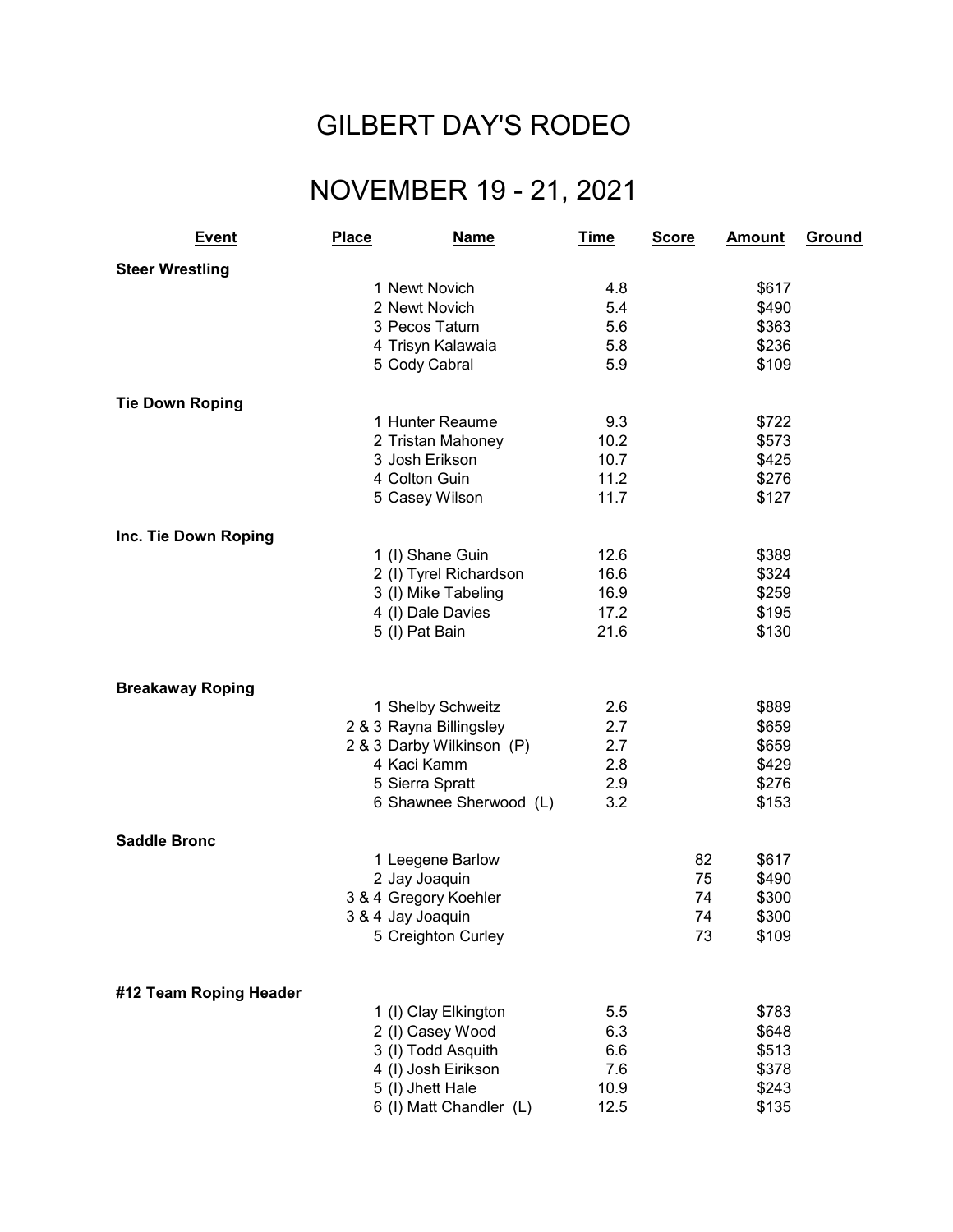| #12 Team Roping Heeler       |        |                       |       |    |         |
|------------------------------|--------|-----------------------|-------|----|---------|
|                              |        | 1 Tristan Mahoney     | 5.5   |    | \$783   |
|                              |        | 2 Matt Arnold (L)     | 6.3   |    | \$648   |
|                              |        | 3 Kyle McCabe         | 6.6   |    | \$513   |
|                              |        | 4 Orrin Ellis         | 7.6   |    | \$378   |
|                              |        | 5 Tristan Mahoney     | 10.9  |    | \$243   |
|                              |        | 6 Matt Arnold (L)     | 12.5  |    | \$135   |
|                              |        |                       |       |    |         |
| <b>Team Roping Header</b>    |        | 1 Eddie Hawley        | 4.3   |    | \$1,210 |
|                              |        | 2 Tanner Baldwin (P)  | 5.0   |    | \$961   |
|                              |        | 3 Pedro Egurrola      | 5.2   |    | \$712   |
|                              |        | 4 (I) Clay Elkington  | 5.5   |    | \$498   |
|                              |        | 5 & 6 Jesstin McNett  | 5.7   |    | \$107   |
|                              |        | 5 & 6 Pedro Egurrola  | 5.7   |    | \$107   |
|                              |        |                       |       |    |         |
| <b>Team Roping Heeler</b>    |        | 1 Cameron Tsinigine   | 4.3   |    | \$1,210 |
|                              |        | 2 Seth Hall           | 5.0   |    | \$961   |
|                              |        | 3 Trevor Nowlin       | 5.2   |    | \$712   |
|                              |        | 4 Tristan Mahoney     | 5.5   |    | \$498   |
|                              |        | 5 & 6 Kolt Campbell   | 5.7   |    | \$107   |
|                              |        | 5 & 6 Steven Gaona    | 5.7   |    | \$107   |
| <b>Barrel Racing</b>         |        |                       |       |    |         |
|                              |        | 1 Tara Seaton         | 17.54 |    | \$1,196 |
|                              |        | 2 Susan Siggins       | 17.65 |    | \$974   |
|                              |        | 3 Debbie Carter       | 17.71 |    | \$797   |
|                              |        | 4 Amy Sanborn         | 17.72 |    | \$576   |
|                              |        | 5 Sofia Borowski      | 17.88 |    | \$443   |
|                              |        | 6 Kaybree Zunti (L)   | 17.89 |    | \$221   |
|                              |        | 7 Kyla Simmons (P)    | 17.90 |    | \$133   |
|                              |        | 8 Cierra Erickson (P) | 17.91 |    | \$89    |
| Inc Barrel Racing            |        |                       |       |    |         |
|                              |        | 1 Stacey Padilla      | 18.28 |    | \$670   |
|                              |        | 2 Samantha Shannon    | 18.32 |    | \$532   |
|                              |        | 3 Jennifer Herzog     | 18.35 |    | \$394   |
|                              |        | 4 Shannon Cuff        | 18.42 |    | \$256   |
|                              |        | 5 Brittney Hawley     | 18.43 |    | \$59    |
|                              |        | 6 Tessa Smith         | 18.43 |    | \$59    |
| <b>Bull Riding</b>           |        |                       |       |    |         |
|                              |        | 1 Cade Greigo         |       | 81 | \$617   |
|                              |        | 2,3,4 Hunter Kelly    |       | 78 | \$363   |
|                              |        | 2,3,4 Hunter Kelly    |       | 78 | \$363   |
|                              |        | 2,3,4 Hunter Salter   |       | 78 | \$363   |
|                              |        | 5 Paul Carrales       |       | 76 | \$109   |
| <b>Bull Riding Day Money</b> | Friday | <b>Paul Carrales</b>  |       | 76 | \$20    |